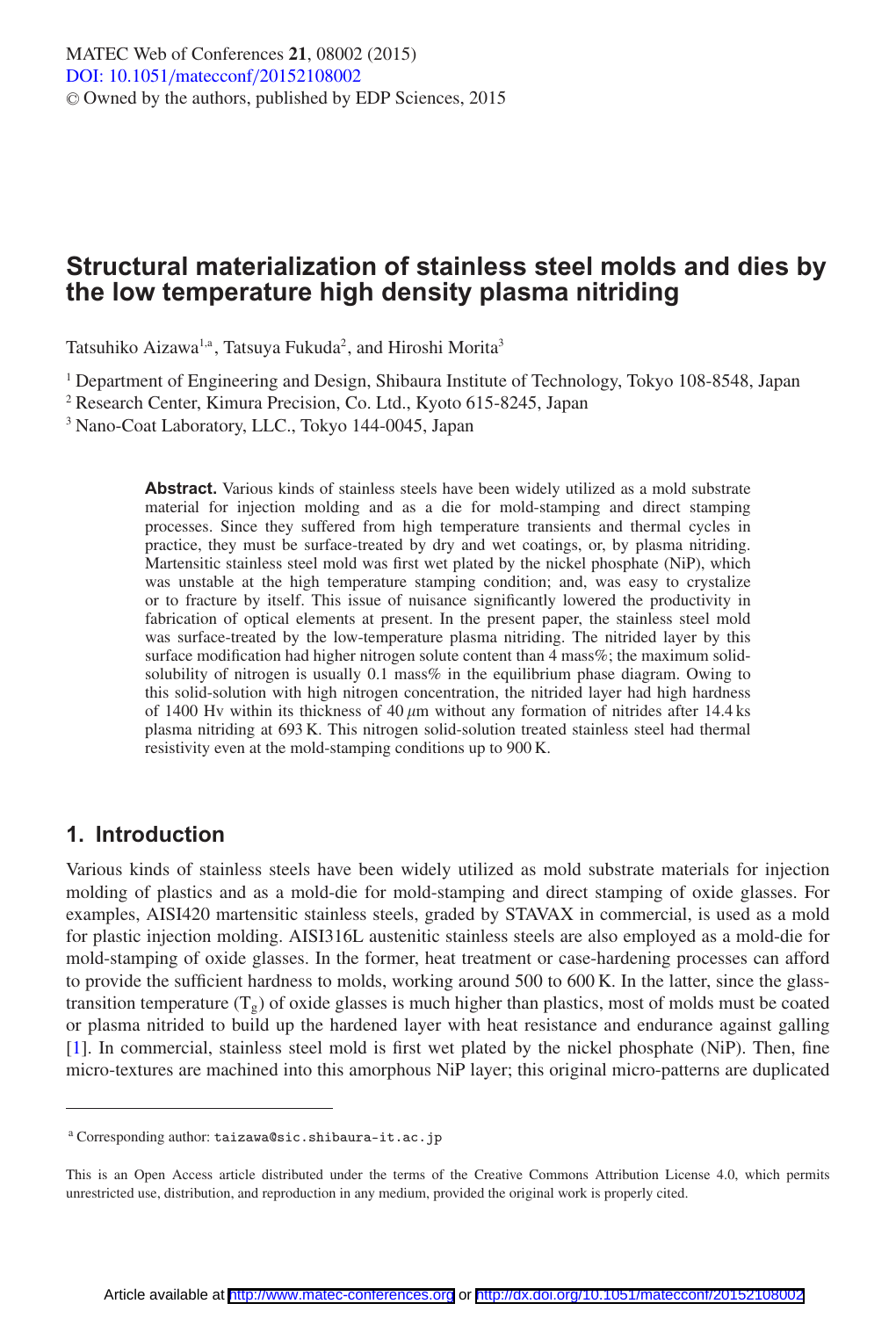<span id="page-1-0"></span>

**Figure 1.** RF-DC plasma nitriding system, working even in the low temperature.

onto the oxide glasses by mold-stamping as an optical element. However, this NiP is unstable at the high temperature stamping condition; it is easy to crystalize or to fracture by itself. This issue of nuisance significantly lowers the productivity in fabrication of optical elements at present [\[2\]](#page-5-1). The authors [\[3](#page-5-2)[–5\]](#page-5-3) have developed the high density plasma nitriding process for Fe-Cr binary alloys and stainless steels. In particular, low temperature RF-DC plasma nitriding is effective to solid solution hardening of martensitic and austenitic stainless steels [\[6\]](#page-5-4).

In the present paper, the stainless steel mold is surface-treated by the low-temperature plasma nitriding. The nitrided layer by this surface modification has higher nitrogen solute content than 4 mass  $\%$ ; the maximum solid-solubility of nitrogen is usually 0.1 mass $\%$  in the equilibrium phase diagram. Owing to this solid-solution with high nitrogen concentration, the nitrided layer has high hardness up to 1400 Hv within its thickness of 40  $\mu$ m without any formation of nitrides after 14.4 ks plasma nitriding at 693 K. Different from NiP, this nitrogen solid-solution treated stainless steel has thermal resistivity even at the mold-stamping conditions up to 900 K. Two colored oxide glass plates are deformed and joined with success into one optical element by mold-stamping with use of the low temperature nitrided stainless steel molds.

## **2. Experimental procedure**

The developed RF-DC plasma nitriding system is explained together with the table-top CNC moldstamping system.

## **2.1 Plasma nitriding system**

High density nitriding system has no mechanical matching box with slow response time of 1 s to 10 s to adjust the applied power. Since input and out powers are automatically matched by frequency adjustment around 2 MHz, the matching response time is only limited to 1 ms at most. This prompt power control provides to make full use of meso-plasma pressure range over 50 Pa. Figure [1](#page-1-0) illustrates the present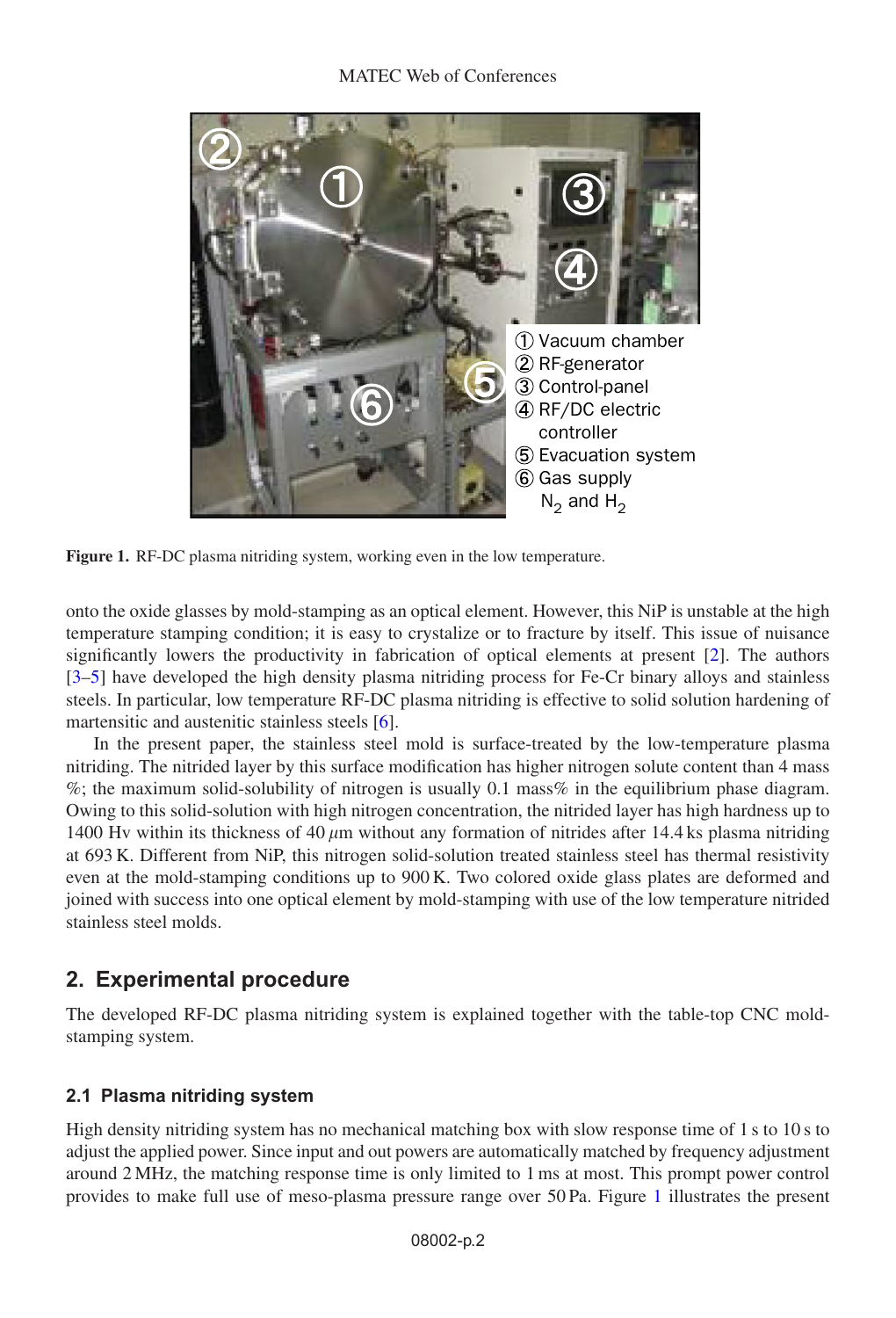<span id="page-2-0"></span>

Figure 2. A mold stamping system for net-shaping and joining of oxide glasses.

system. Different from the conventional processes, the vacuum chamber is electrically neutral so that RF-power and DC-bias should be controlled independently from each other. A dipole electrode is utilized to generate RF-plasma; DC bias is directly applied to the specimens. Heating unit is located under this DC-biased cathode plate.

In the following nitriding experiments, the specimens are located on the cathode table before evacuation down to the base pressure of 0.1 Pa. Then, nitrogen gas is first introduced as a carrier gas for heating. After heating to the specified holding temperature, nitrogen pre-sputtering is started at the constant pressure, 70 Pa only by the DC-bias of −500 V. After pre-sputtering for 1.8 ks, the hydrogen gas was added to nitrogen gas with the specified partial pressure ratio; i.e. the flow rate of  $N_2$  gas is 100 ml/min, and, H2, 20 ml/min. RF-voltage, DC-bias and the pressure are constant by 250 V, −300 V and 70 Pa, respectively. After nitriding at 693 K for 14.4 ks, the chamber is bent down to the atmospheric pressure by nitrogen gas to pick up the nitride specimens and molds.

## **2.2 Specimen and mold**

Martensitic stainless steel AISI420 specimens and molds were prepared to have either surface polished. The specimen was shaped by  $25 \times 25 \times 5$  mm<sup>3</sup>; the mold, the circular disc with the diameter of 25 mm and the thickness of 5 mm.

## **2.3 Mold-stamping system**

Mold-stamping test was performed by the CNC table-top stamping system, as shown in Fig. [2.](#page-2-0) Both the applied load and stroke are numerically controlled up to 50 kN and 100 mm, respectively. Since each step in the stamping advances by 0.1  $\mu$ m, fine micro-patterns are imprinted onto the work materials by using a precise mother tool [\[7\]](#page-5-5). Different from the electrically resistant heating unit, ultrahigh frequency induction heating (UHFIH) device is utilized to make rapid heating and quenching. This device works around 2 MHz; only the upper and lower molds with the work materials are directly heated to sustain the holding temperature during micro-forming of work materials. Furthermore, the sequential control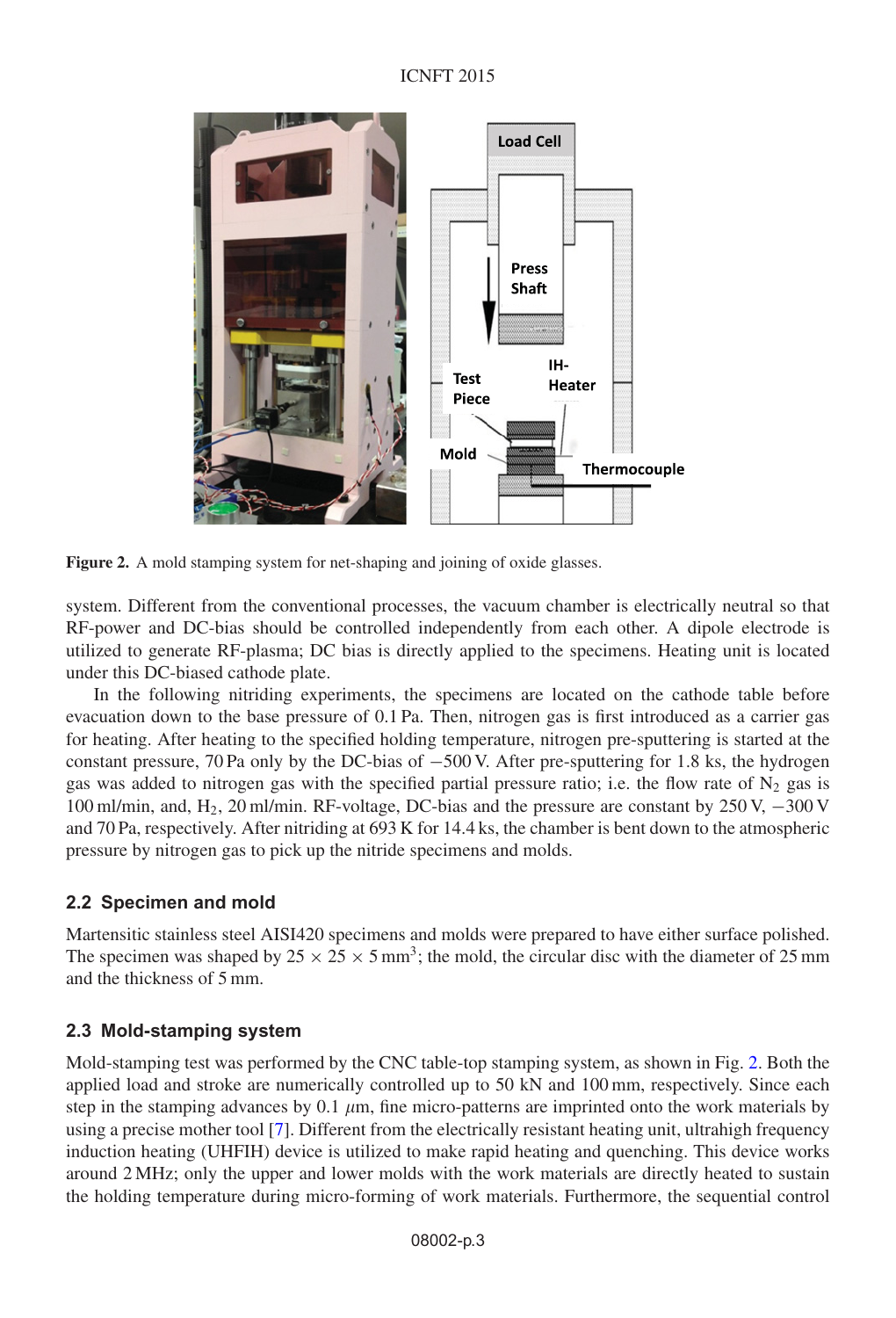#### MATEC Web of Conferences

<span id="page-3-0"></span>

**Figure 3.** SEM image and nitrogen mapping on the cross-section of nitrided layer.

of input power in this device enables us to suppress the temperature deviation with the tolerance of 1 K and to make rapid cooling. This accurate thermal control results in high qualification in mold-stamping just above the glass transition temperature. To be free from severe oxidation, the vacuum cassette mold system is constructed so that the mold-stamping should take place under 100 Pa.

## **3. Experimental results and discussion**

AISI420 specimens and molds are utilized to investigate the microstructural analysis and hardness testing of nitrided layers and the hot deformation of oxide glasses at 833 K, respectively.

#### **3.1 Low temperature plasma nitriding**

The nitrided AISI420 specimen at 693 K for 14.4 ks was halved by wire-cutting to investigate the microstructure and nitrogen solute map on its cross-section. SEM and EDX were utilized to describe the nitrogen concentration in the depth of nitrided layer. Figure [3](#page-3-0) depicts the SEM and nitrogen mapping in the cross-section of nitrided martensitic stainless steel specimen.

Only after nitriding for 14.4 ks, the nitrided thickness reaches to  $50 \mu m$ . At the vicinity of surface, the nitrogen solute content becomes 9 mass% in average. The nitrogen content decreases from this high concentration to 4 mass % in the middle range of thickness and goes to nearly zero near the nitriding front end. On the other hand, no change is detected in the chromium concentration along the depth of nitrided layer. This also proves that no CrN should be synthesized as the precipitate in the nitrided layer from the surface of specimen. No precipitation reaction to CrN is intrinsic to this low temperature plasma nitriding; in [\[8](#page-5-6)], formation of fine CrN precipitates with higher volume fraction is needed to make hardening in the normal plasma nitriding under higher temperature than 723 K. High nitrogen solute content also characterizes the inner nitriding behaviour of stainless steels. In the equilibrium phase diagram, the maximum solid solubility of nitrogen in a-Fe matrix is limited to 0.1 mass% at 773 K. Since the detected  $\alpha$ -Fe peak of nitrided specimen shifts to the lower 2 $\theta$  side, the  $\alpha$ -Fe lattice structure expands itself by site occupation of nitrogen solute into vacancy sites. This nitrogen solid solution with high concentration drives the hardening process.

The above nitrogen mapping information reveals that  $N/(N+Fe)$  ratio is 27 to 28 at%, corresponding to 9 mass %, at the vicinity of surface and that  $N/(N+Fe)$  ratio is 15 to 17 at %, corresponding to 4 mass%, in the middle of the nitrided layer except for the vicinity of nitriding front end. Assuming that the occupation process of nitrogen interstitials into octahedral and tetrahedral vacancies, or,  $V_{oct}$  and  $V_{\text{tra}}$  advances from the surface, two pairs of  $V_{\text{oct}}$  and  $V_{\text{tra}}$  are occupied by nitrogen solutes at the vicinity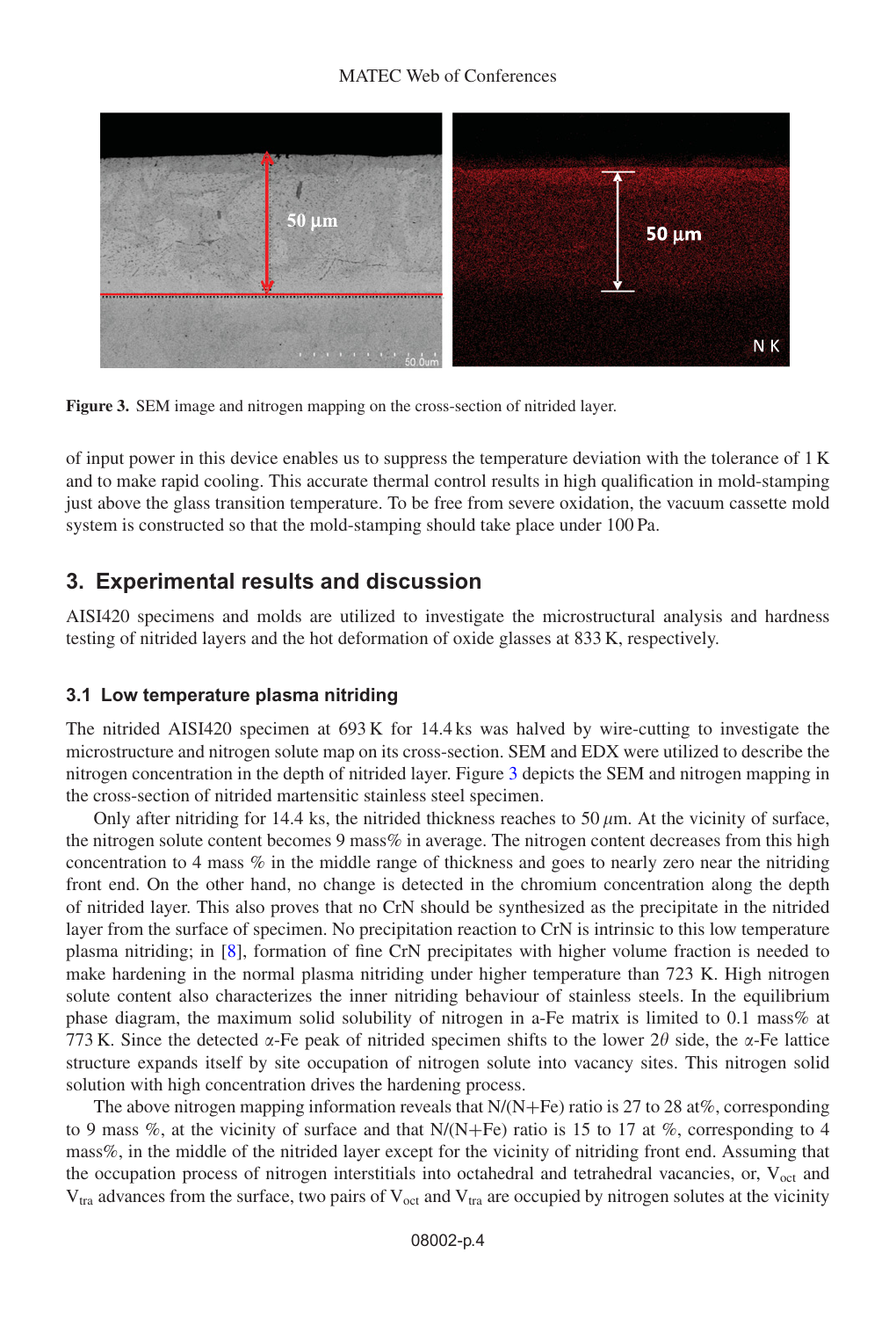

**Figure 4.** Surface hardness distribution across two stripe masks on the AISI420 specimen.

of surface, and, one pair of  $V_{\text{oct}}$  and  $V_{\text{tra}}$ , in the middle of the nitrided layer. In the former, since the  $\alpha$ -Fe supercell is much distorted by occupation of nitrogen into two pair of vacancies, the original  $\alpha$ -Fe transforms to more relaxed crystalline structure or  $\gamma$ -Fe. On the other hand, the nitrogen solute content decreases with further nitrogen atom diffusion into the depth in the middle range of the nitrided layer; only one pair of vacancies is occupied by nitrogen. Under this occupation process, the  $\alpha$ -Fe supercell is less strained and never accompanied with the above phase transformation.

ASIS420 specimen with two stripe masks on its surface was prepared and nitrided at 693 K for 7.2 ks to investigate the hardness distribution across these two stripe masks along the center-line on the specimen surface as shown in Fig. 4.

Since the masked regions are free from nitriding and remain as they were before nitriding, the measured hardness is equivalent to the AISI420 matrix hardness of 250 Hv. On the other hand, the unmasked or nitrided regions have much higher hardness than 1400 Hv even after plasma nitriding for 7.2 ks. This high hardness is caused by the solid solution strengthening via high nitrogen solute concentration in the  $\alpha$ -Fe lattices of AISI420 stainless steels.

#### **3.2 Hot Molding stamping test**

The nitrided layer of AISI420 by the present low temperature plasma nitriding has characteristic microstructure, where the original  $\alpha$ -Fe supercell has four nitrogen solute atoms locating at two pairs of tetrahedral and octahedral vacancy sites near the surface and two nitrogen solute atoms locating at a